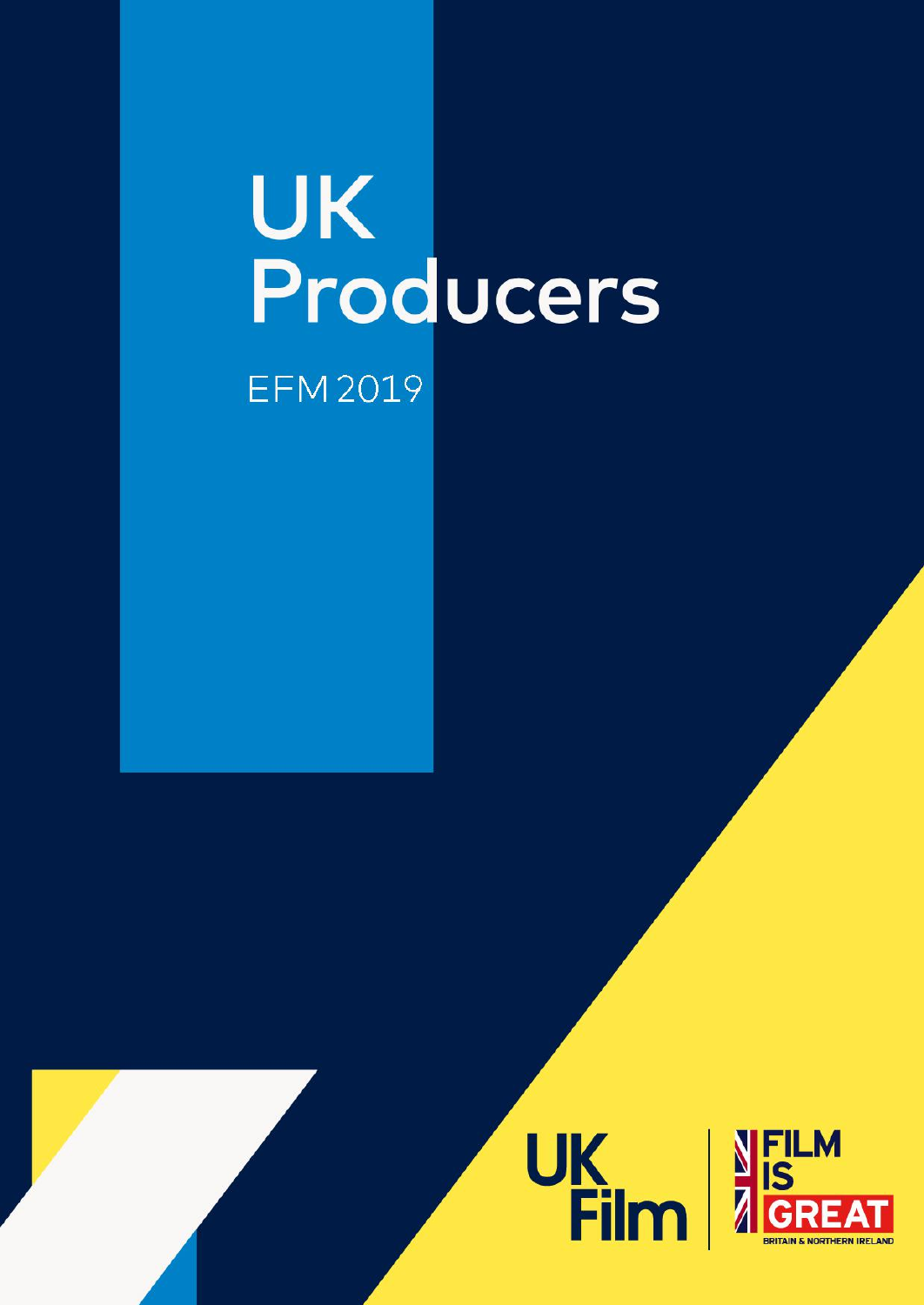| 27 Ten Productions                | Ken Petrie                                                                                            |
|-----------------------------------|-------------------------------------------------------------------------------------------------------|
| 42video                           | Faiza Zaidi<br>faiza@42video.com                                                                      |
| 65 Wilding Films                  | Alex Thiele<br>alex@65wildingfilms.com                                                                |
| Akoberwa Films                    | Lillian Kibedi<br>Akoberwa@gmail.com                                                                  |
| <b>Altitude Film Sales</b>        | Andy Mayson<br>andymayson@altitudefilment.com                                                         |
| <b>Angeles Studios</b>            | Daud FD Wuriee<br>daud.wuriee@angelesmedia.com.hk                                                     |
| <b>Apollo Pictures</b>            | Chad Barager<br>chad@firepowerco.com                                                                  |
| Arena Media                       | <b>Rachel Connors</b><br>rachelconnors@mac.com                                                        |
| <b>Auroral Pictures</b>           | Rebecca Knapp<br>rebecca@auroralpictures.com                                                          |
| <b>Barry Crerar</b>               | Ciara Barry<br>hello@barrycrerar.com                                                                  |
| <b>Bedlam Productions</b>         | simon@bedlamproductions.co.uk<br>Simon Egan                                                           |
| <b>Blue Horizon Productions</b>   | Andrew Bendel<br>ajbendel@bhprods.com                                                                 |
| Born Wild                         | Anthony Alleyne<br>anthony@bornwild.co.uk                                                             |
| <b>Bow Street Media</b>           | Dean Fisher<br>dean@scanner-rhodes.co.uk                                                              |
| <b>Brave Soldier Films</b>        | Camilo Colaço                                                                                         |
| <b>Break Films</b>                | Terri Dwyer<br>tdwyer5@hotmail.com                                                                    |
| <b>Bridge Way Films</b>           | chris@bridgewayfilms.co.uk<br>Chris Hees                                                              |
| <b>Brown Flamingo Productions</b> | production@brownflamingo.com<br><b>Blair Smith</b>                                                    |
| <b>Busy Doctors Films</b>         | Nidhi Gupta<br>Nidhi@busydoctor.co.uk                                                                 |
| C International                   | Deborah Sathe<br>deborah.sathe@cinestaanfilmcompany.com                                               |
| Sales/Cinestaan Intl.             | Tessa Inkelaar<br>tessa.inkelaar@cinestaanfilmcompany.com                                             |
| Cambridge Picture                 | Ivan MacTaggart<br>ivan@cambridgepicture.com                                                          |
| <b>Camelot Films</b>              | Matt Hookings<br>matt@camelot-films.co.uk                                                             |
| <b>Capricorn Film Productions</b> | Suzanne Reid<br>suz.reid@mac.com                                                                      |
| Caravan Cinema                    | Irune Gurtubai<br>irune@caravancinema.com                                                             |
| <b>Causeway Pictures</b>          | Chris Patterson<br>chris@causewaypictures.com<br>Margaret McGoldrick<br>margaret@causewaypictures.com |
| Chris.hardman Pictures            | info@chrishardman.co.uk<br>Chris Hardman                                                              |
| Cineman Films                     | Noel Qualter<br>noel@cineman-films.com                                                                |
| Clubdeal                          | Pierre Spengler<br>Pspengler@clubdealfilms.com                                                        |
| Contra Image                      | Golriz Kolahi<br>golriz@contraimage.com                                                               |
| Corazon Films UK                  | Anita S. Lewton-Moukkes<br>asmoukkes@gmail.com                                                        |
| <b>Couch Potato Films</b>         | Adam Bouabda<br>Adam@couchpotatofilms.co.uk                                                           |
| <b>Crowfoot Films</b>             | beth@crowfootfilms.com<br><b>Beth Sanders</b>                                                         |
|                                   |                                                                                                       |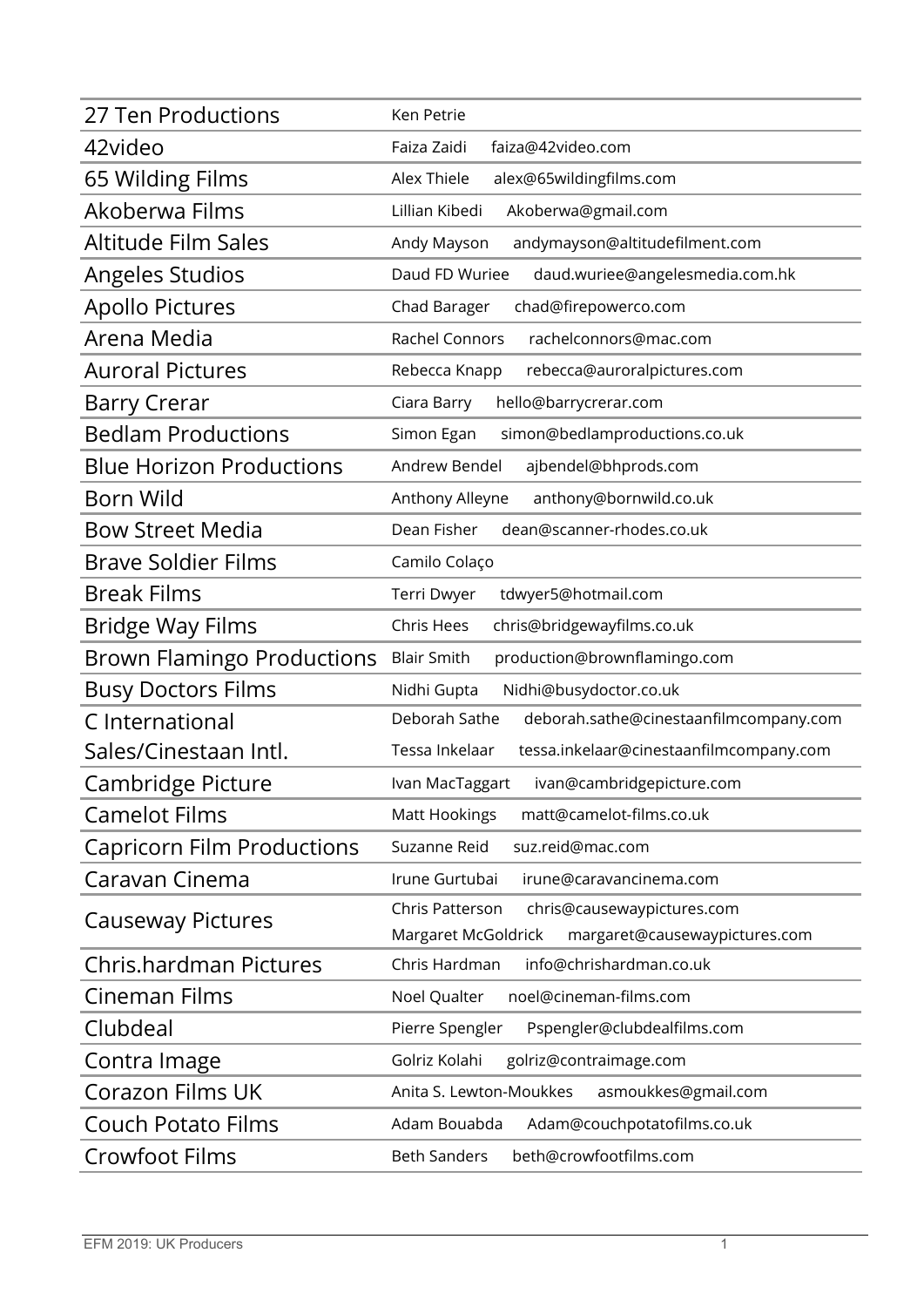| <b>Cultural Solidarity Media</b> | karinaguglya@culturalsolidaritymedia.com<br>Karina Guglya |
|----------------------------------|-----------------------------------------------------------|
| <b>DED</b>                       | Harvey Ascott<br>harvey@dedpro.co                         |
| Dirty                            | Alexander Bedford<br>Benjamin Parkin                      |
| Dixon Baxi Evans                 | info@dixonbaxievans.com<br>Gareth Coulam Evans            |
| Dog Eat Dog                      | Mark O'Sullivan                                           |
| <b>Dutch London Pictures</b>     | Melrose Alasdair                                          |
| Eagle Rock Entertainment         | Peter Worsley<br>peter.worsley@eagle-rock.com             |
| Early Day Films                  | Linn Waite<br>linn@earlydayfilms.com                      |
| Eden Films                       | David Burns<br>info@edenfilms.com                         |
| <b>Elation Pictures</b>          | Kamilla Kristiane Hodøl<br>kamilla@elationpictures.co.uk  |
| <b>Engine House VFX</b>          | Mike Richter<br>mike@engine-house.co.uk                   |
|                                  | Natasha Price<br>tash@engine-house.co.uk                  |
| <b>Evolutionary Films</b>        | John Adams<br>john@evolutionaryfilms.com                  |
| <b>Faction North</b>             | grant@factionnorth.com<br><b>Grant Keir</b>               |
| <b>Films Without Borders</b>     | Jill Samuels<br>jill@jillsamuelsproductionsltd.co.uk      |
| FilmWave                         | JJ Lousberg<br>jjlousberg@filmwave.com                    |
|                                  | Paul Trijbits<br>ptrijbits@filmwave.com                   |
| <b>Finite Productions</b>        | garry@finiteproductions.co.uk<br>Garry Paton              |
| <b>Forster and Marton</b>        | Robert Leger                                              |
| <b>Frames of Reference Films</b> | info@for-films.com<br>Jenny Walker                        |
| Gizmo Films                      | p.dunphy@gizmofilms.com<br>Peter Dunphy                   |
| Globalgate Entertainment         | Meg Thomson<br>mthomson@globalgate.world                  |
| <b>Great Expectations Films</b>  | Greg Zinger<br>greg@gefilms.net                           |
|                                  | Paloma Fraile<br>palomafraile@gmail.com                   |
| <b>Great Point</b>               | Matt Stevens<br>mstevens@greatpointmedia.com              |
| <b>Greatcoat Films</b>           | Sandra Spethmann<br>san@greatcoat.film                    |
|                                  | Simon Oxley<br>hello@greatcoat.film                       |
| <b>Green Acres Films</b>         | stevens.lisa@btinternet.com<br>Lisa Stevens               |
| Green13 Films                    | lee@green13films.com<br>Lee Apsey                         |
| Haas Silver Levene Film Studios  | <b>Timothy Haas</b><br>usa-haassilverlevene@films1.uk     |
| HaZ Film                         | paula@hazfilm.com<br>Paula Crickard                       |
| Hibiki Films                     | michael@hibikifilms.com<br>Michael Wright                 |
| <b>Hidden Door Productions</b>   | Karen Newman<br>karen.newman@hiddendoorproductions.co.uk  |
| Hopscotch Films                  | <b>Brown David</b><br>david@hiddentigerproductions.co.uk  |
| <b>Hurricane Films</b>           | Sol Papadopoulos                                          |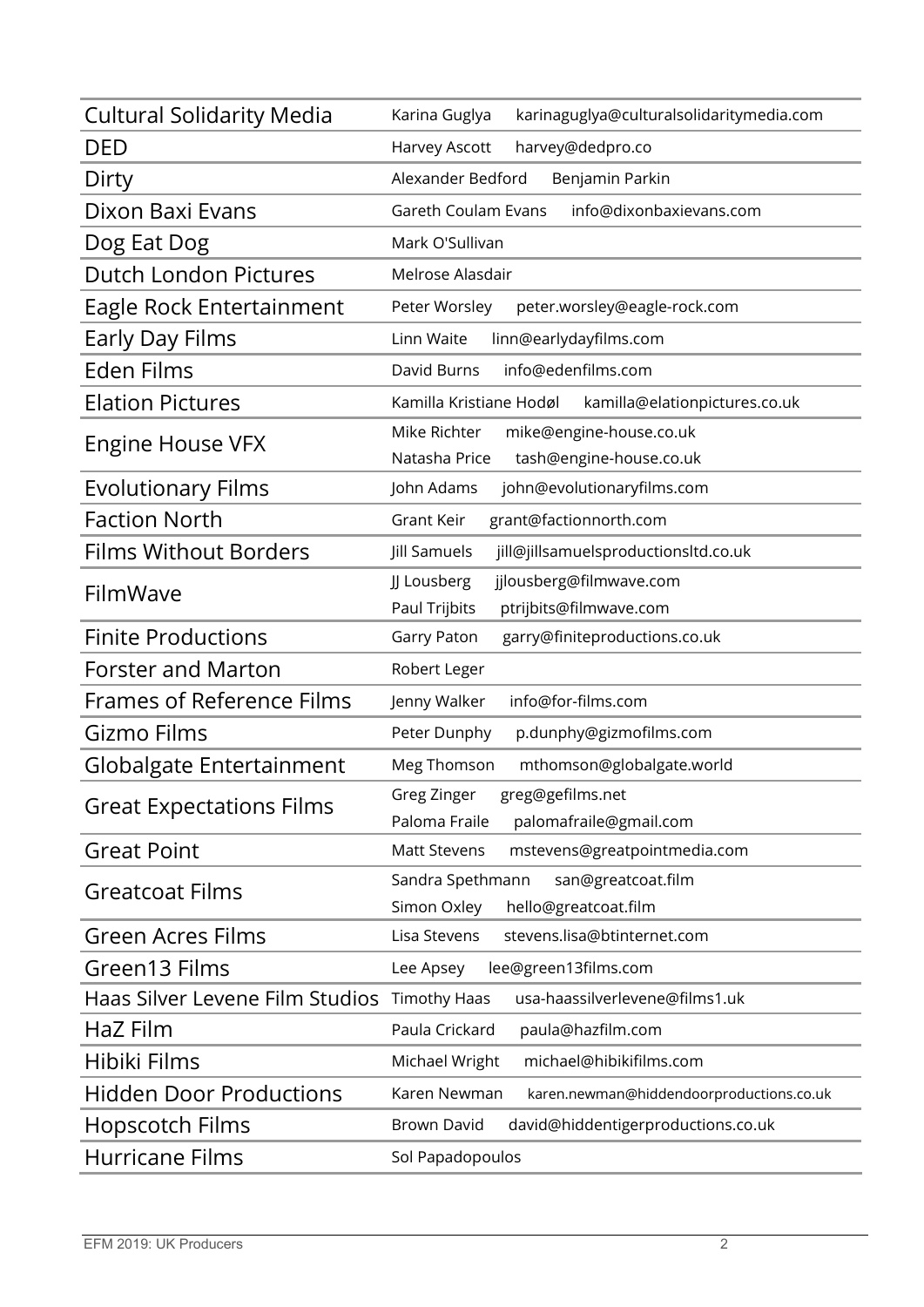| I Made it Films                 | Daniel Florencio<br>daniel@imadeit-films.com<br>Nefeli Zygopoulou<br>nefeli@imadeit-films.com |
|---------------------------------|-----------------------------------------------------------------------------------------------|
| Ignition Films                  | <b>Alison Sterling</b><br>alison@ignitionfilms.org                                            |
| Imagicom 3                      | Agnes Fernandes<br>agnes@imagicom3.com                                                        |
| <b>Imaginarium Productions</b>  | <b>Will Tennant</b><br>willt@imaginariumuk.com                                                |
| Independent Film Sales          | Sonny Gill                                                                                    |
| Inflammable Films               | Diarmid Scrimshaw<br>info@inflammablefilms.com                                                |
| Inside Out Films                | Geoff Arbourne<br>geoff@insideoutfilms.uk                                                     |
| Ipso Facto Productions          | Christine Alderson<br>christineifp@gmail.com                                                  |
| Iron Box Films                  | <b>Raimund Berens</b><br>info@ironboxfilms.com                                                |
| Itchy Fish                      | tj@itchyfishfilm.com<br>TJ Herbert                                                            |
| Kaleidoscope Films              | <b>Harriet Rees</b><br>harriet@kaleidoscopefilms.co.uk                                        |
| <b>Kew Media Distribution</b>   | Peter Sussman                                                                                 |
| Kono Films                      | info@konofilms.com<br>Jonathan Birch                                                          |
| <b>Magic Mirror Films</b>       | Ant Allin<br>antallin1@gmail.com                                                              |
| Masinafilm                      | Giovanna Maddalena<br>masinafilm@gmail.com                                                    |
| <b>MC Film Production</b>       | Mili@MCFilm.co.uk<br>Mili Cumic                                                               |
| MeloMedia Films                 | Steve Du Melo<br>melomediafilms@gmail.com                                                     |
| <b>Moquette Films</b>           | office@alysiamaciejowska.co.uk<br>Alysia Maciejowska                                          |
| My Accomplice                   | Aleksandra Bilic<br>aleks@myaccomplice.co.uk                                                  |
| <b>Not A Number Productions</b> | rachel@notanumber.co.uk<br>Rachel Richardson-Jones                                            |
| <b>Once Were Farmers</b>        | Will Adams<br>will@oncewerefarmers.com                                                        |
| Over The Fence Films            | susan@overthefencefilms.com<br><b>Susan Simnett</b>                                           |
| <b>Palm Tree Universal</b>      | Robbie Moffat<br>robbie@palmtreefilm.com                                                      |
| <b>Patchwork Productions</b>    | christine@patchwork-productions.co.uk<br><b>Christine Hartland</b>                            |
| perfectmotion                   | Rob Alexander<br>info@perfectmotion.tv                                                        |
| Pia Pressure                    | James Durrant<br>info@piapressure.com<br>Pia Getty<br>pia@piapressure.com                     |
| <b>Pinball Films</b>            | Ashley Horner<br>ashley@pinballfilms.com                                                      |
| Pinball London                  | Paula Vaccaro<br>smash@pinballonline.co.uk                                                    |
| Pink Flamingo Films             | jayney@pinkflamingofilms.co.uk<br>Jayney Mackie                                               |
| Polkadot Factory                | Victoria Thomas<br>vmathomas@outlook.com                                                      |
| <b>Ponder Productions</b>       | Rehana Rose<br>info@ponderproductions.com                                                     |
| Projectile Productions          | Gerard Tierney<br>gft@projectile92.org                                                        |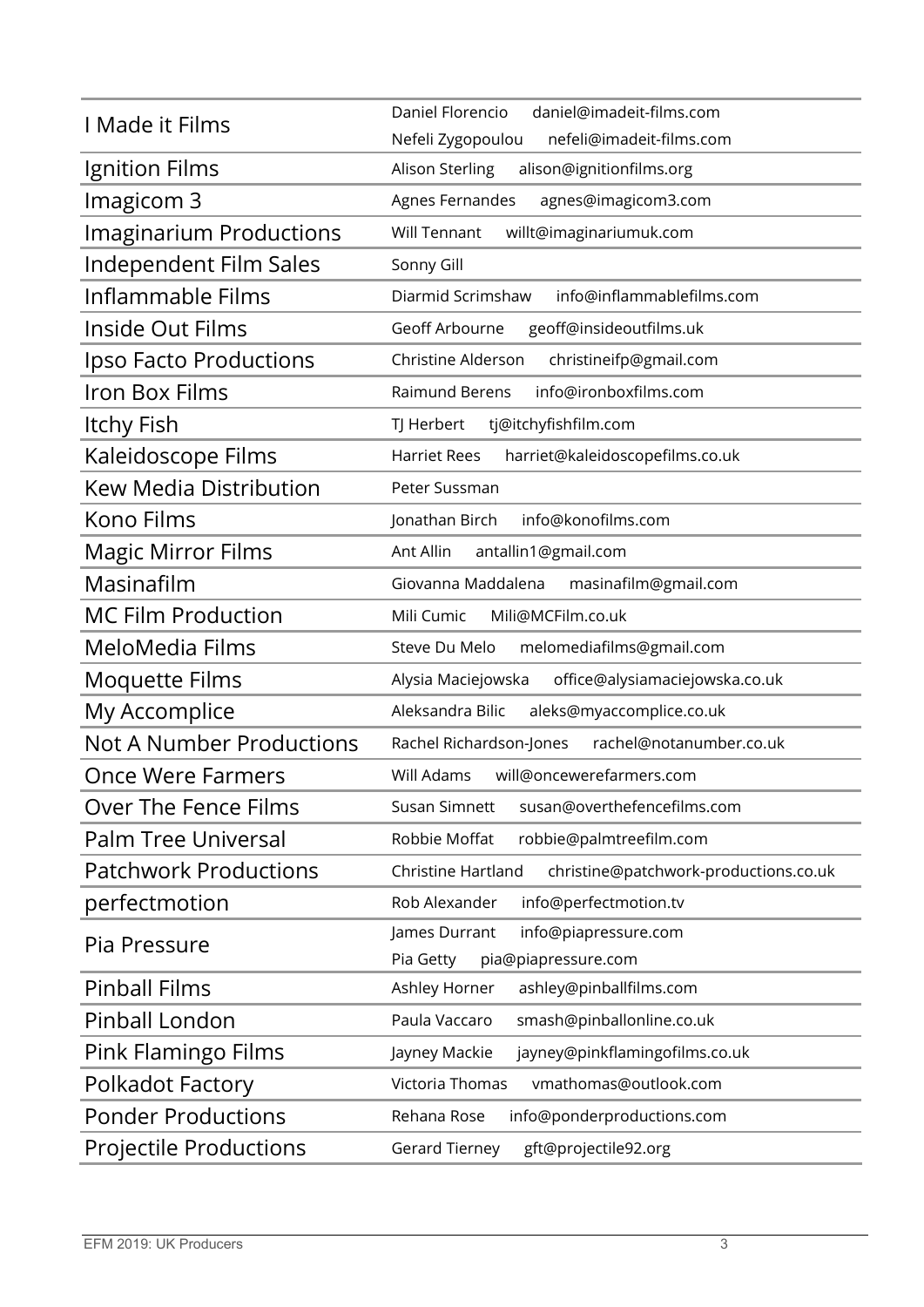| RadicalMedia                                     | Alexander Baldwin<br>baldwin@radicalmedia.com<br>Benjamin Schneider<br>schneider@radicalmedia.com                                           |
|--------------------------------------------------|---------------------------------------------------------------------------------------------------------------------------------------------|
| <b>REASON8 Films</b>                             | Denis Krupnov<br>dk@reason8films.com                                                                                                        |
| <b>Red Kite</b>                                  | Kenneth Anderson<br>ken@redkite-animation.com                                                                                               |
| Red Star 3D                                      | <b>Ben Smith</b><br>ben@redstar3D.com                                                                                                       |
| <b>Rickshaw Entertainment</b>                    | Coco Schneider<br>coco@rickshawentertainment.com<br>Colin Day<br>colin@rickshawentertainment.com                                            |
| <b>Ripple World Pictures</b>                     | Dominic Wright<br>dom@rippleworld.com                                                                                                       |
| Rob Roy Films                                    | Peter Broughan<br>peter@robroyfilms.co.uk                                                                                                   |
| <b>Rocket Room Films</b>                         | Fenella Greenfield<br>fenellagreenfield@gmail.com                                                                                           |
| <b>Salon Pictures</b>                            | Annabel Wigoder<br>aw@salonpictures.co.uk<br><b>Nick Taussig</b><br>nick@salonpictures.co.uk<br>Paul Van Carter<br>paul@salonpictures.co.uk |
| Shackladymercer Productions Robert Lumb Mercer   | rob.m@shackladymercer.com                                                                                                                   |
| <b>Sharp House</b>                               | Eoin O'Faolain<br>eoinofaolain82@gmail.com                                                                                                  |
| Shorts On Tap                                    | filippo@yellowpill.co.uk<br>Filippo Polesel                                                                                                 |
| somebody nobody                                  | Simon Jenkins                                                                                                                               |
| <b>Spring Pictures</b>                           | Lucie Wenigerova<br>lucie@springpictures.co.uk                                                                                              |
| <b>Stray Dogs Films</b>                          | Matthew Whyte<br>matt@straydogsfilms.com                                                                                                    |
| <b>Stretch Limo Productions</b>                  | fionaflare@hotmail.com<br>Fiona Graham                                                                                                      |
|                                                  | Jeremy Wooding<br>jjwooding1@gmail.com                                                                                                      |
| Studio of the North                              | Colin Pons<br>c.pons@shu.ac.uk                                                                                                              |
| <b>Studio POW</b>                                | Kevin Proctor<br>yes@studio-pow.com                                                                                                         |
| <b>Telic Studios</b>                             | shridhar@telic-studios.com<br>S Shridhar                                                                                                    |
| Tenbec                                           | Urs Halter<br>urs.halter@gmx.com<br>Haydn Price<br>berlin@tenbec.com                                                                        |
| The Bureau                                       |                                                                                                                                             |
|                                                  | <b>Tristan Goligher</b><br>Jay Taylor<br>jay@electricshadowcompany.com                                                                      |
| The Electric Shadow                              | sarah@electricshadowcompany.com<br>Sarah Laita                                                                                              |
| Company                                          | Mark Lane                                                                                                                                   |
| The Fyzz Facility<br>The White Lotus Picture Co. |                                                                                                                                             |
|                                                  | Savyna Mandil<br>savyna@me.com                                                                                                              |
| Tricycle Media                                   | Sara Curran                                                                                                                                 |
| Uproductions                                     | Paul Stuart Lewis Yates<br>U@U-productions.co.uk                                                                                            |
| <b>Vault Films</b>                               | katie@vaultfilms.co.uk<br>Katie Hodgkin                                                                                                     |
| <b>Vicarious Productions</b>                     | Carol Harding<br>info@vicariousproductions.co.uk                                                                                            |
| <b>Volten Capital</b>                            | Fahar Faizaan                                                                                                                               |